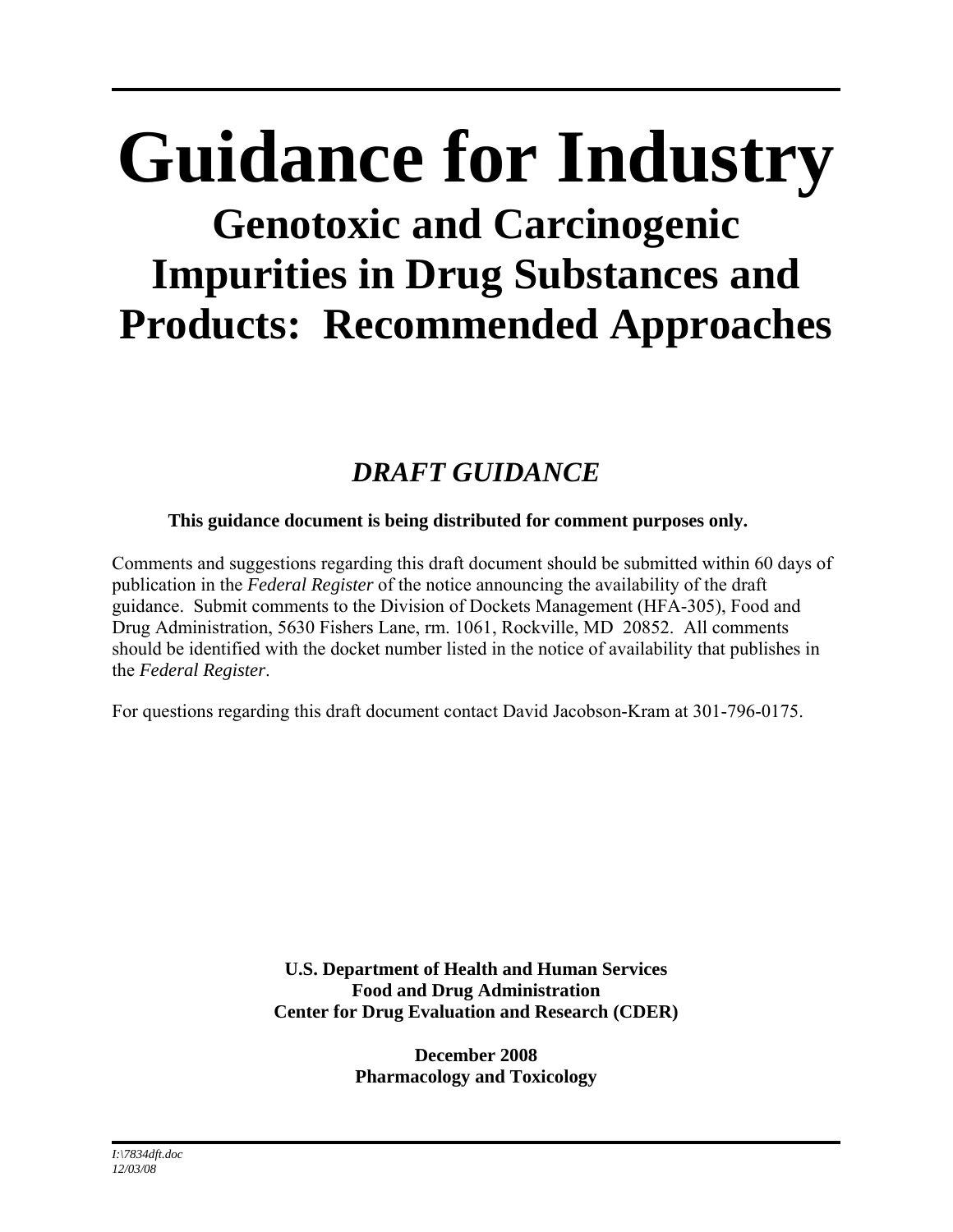# **Guidance for Industry Genotoxic and Carcinogenic Impurities in Drug Substances and Products: Recommended Approaches**

*Additional copies are available from:* 

*Office of Communications Division of Drug Information Center for Drug Evaluation and Research Food and Drug Administration 10903 New Hampshire Ave., Bldg. 51, rm. 2201 Silver Spring, MD 20993-0002 E-mail: druginfo@fda.hhs.gov Fax: 301-847-8714 (Tel) 301-796-3400 http://www.fda.gov/cder/guidance/index.htm* 

**U.S. Department of Health and Human Services Food and Drug Administration Center for Drug Evaluation and Research (CDER)** 

> **December 2008 Pharmacology and Toxicology**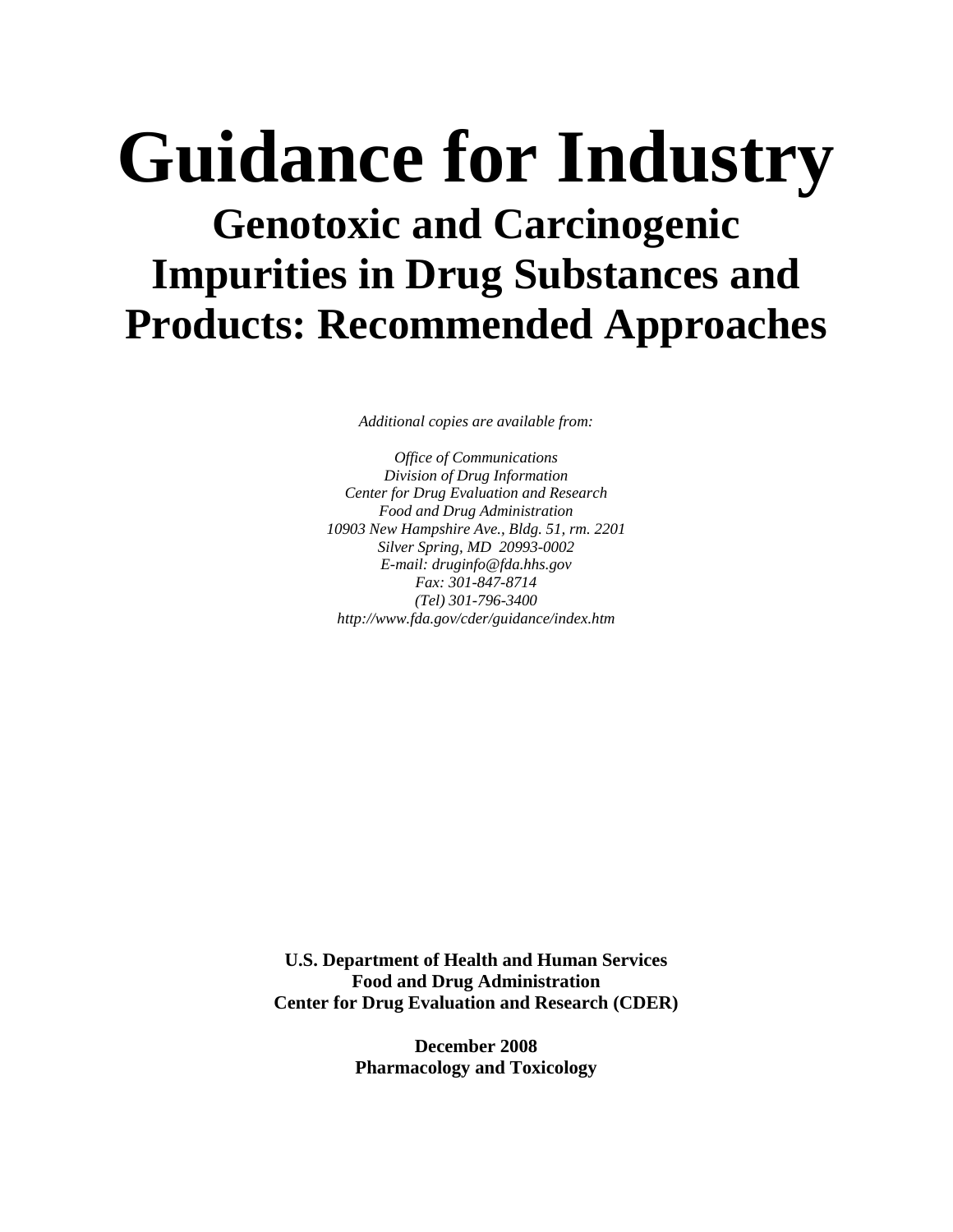# **TABLE OF CONTENTS**

| I.        |                                                                               |  |  |
|-----------|-------------------------------------------------------------------------------|--|--|
| II.       |                                                                               |  |  |
| A.        | ICH Guidances for Industry Relating to Drug Impurities and Residual Solvents3 |  |  |
| <b>B.</b> |                                                                               |  |  |
| III.      | RECOMMENDED APPROACHES FOR INITIAL ASSESSMENT OF                              |  |  |
| IV.       | RECOMMENDED APPROACHES FOR HANDLING GENOTOXIC AND                             |  |  |
| A.        |                                                                               |  |  |
| <b>B.</b> |                                                                               |  |  |
| C.        |                                                                               |  |  |
| D.        |                                                                               |  |  |
|           |                                                                               |  |  |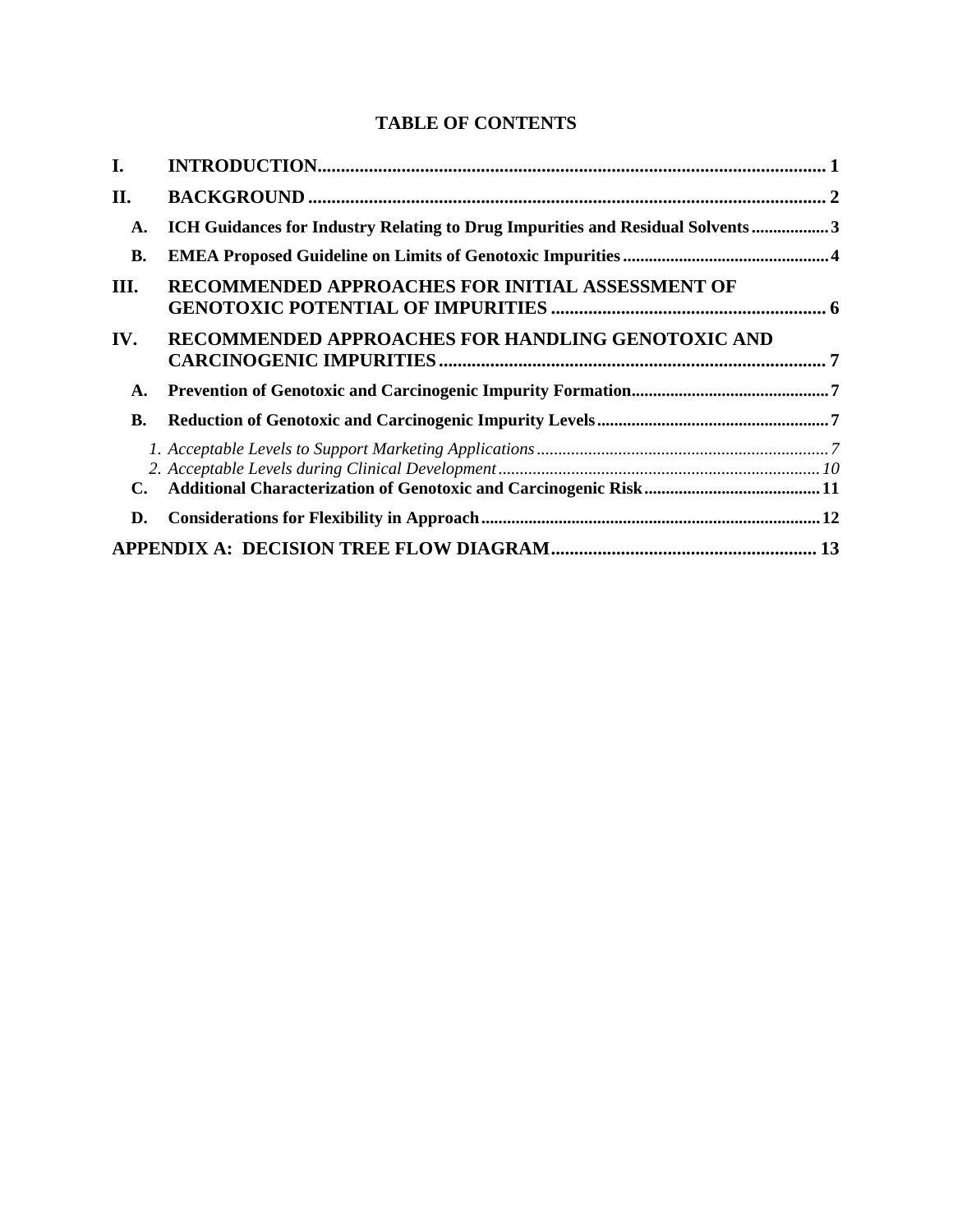*Draft — Not for Implementation* 

# <span id="page-3-0"></span>**Guidance for Industry[1](#page-3-1)** <sup>1</sup> **Genotoxic and Carcinogenic Impurities in Drug Substances and Products: Recommended Approaches**

8 This draft guidance, when finalized, will represent the Food and Drug Administration's (FDA's) current<br>9 thinking on this topic. It does not create or confer any rights for or on any person and does not operate to 9 thinking on this topic. It does not create or confer any rights for or on any person and does not operate to 10 bind FDA or the public. You can use an alternative approach if the approach satisfies the requirements of 11 the applicable statutes and regulations. If you want to discuss an alternative approach, contact the FDA 12 staff responsible for implementing this guidance. If you cannot identify the appropriate FDA staff, call 13 the appropriate number listed on the title page of this guidance.

14 15

 $\begin{array}{c} 7 \\ 8 \end{array}$ 

#### 16 17

#### 18 19 **I. INTRODUCTION**

20 This guidance is intended to inform pharmaceutical manufacturers of the Food and Drug

21 Administration's (FDA's) current thinking regarding genotoxic and carcinogenic impurities in

22 drug substances and drug products, including biologic products that are regulated by the Center

23 for Drug Evaluation and Research (CDER). This guidance provides recommendations on how to

24 25 evaluate the safety of these impurities during clinical development (investigational new drug applications (INDs)) and for marketing applications (new drug applications (NDAs), biologics

26 license applications (BLAs), and abbreviated new drug applications (ANDAs)). This guidance

27 provides recommended exposure thresholds on the clinical exposure to genotoxic or

28 carcinogenic impurities. Also provided are additional testing and exposure threshold

29 recommendations for situations where there are known or theoretical safety concerns based on

30 available data, structural alerts, and/or assessment of the synthetic pathway.

31

32 This guidance is intended as an adjunct to the ICH guidances for industry *Q3A(R2) Impurities in* 

33 *New Drug Substances*, *Q3B(R2) Impurities in New Drug Products*, and *Q3C(R3) Impurities:* 

34 Residual Solvents that deal with the topic of impurities in a more general fashion.<sup>[2](#page-3-2)</sup> This

35 guidance provides specific recommendations regarding the safety qualification of impurities with

36 known or suspected genotoxic or carcinogenic potential while the ICH guidances provide only

37 general direction. This guidance addresses synthetic impurities and degradants in drug

38 substances, but does not otherwise address the genotoxicity or carcinogenicity of actual drug

39 substances or intended drug product ingredients. This guidance also applies to known starting

<span id="page-3-1"></span>40 materials or anticipated reaction products.

 $\overline{a}$ <sup>1</sup> This guidance has been prepared by the Office of New Drugs in the Center for Drug Evaluation and Research (CDER) at the Food and Drug Administration.

<span id="page-3-2"></span><sup>&</sup>lt;sup>2</sup> See http://www.fda.gov/cder/guidance/index.htm. The FDA has incorporated revision 3 (R3) of ICH Q3C into the guidance for industry *Q3C — Tables and List*, which is posted on the CDER guidance Web site.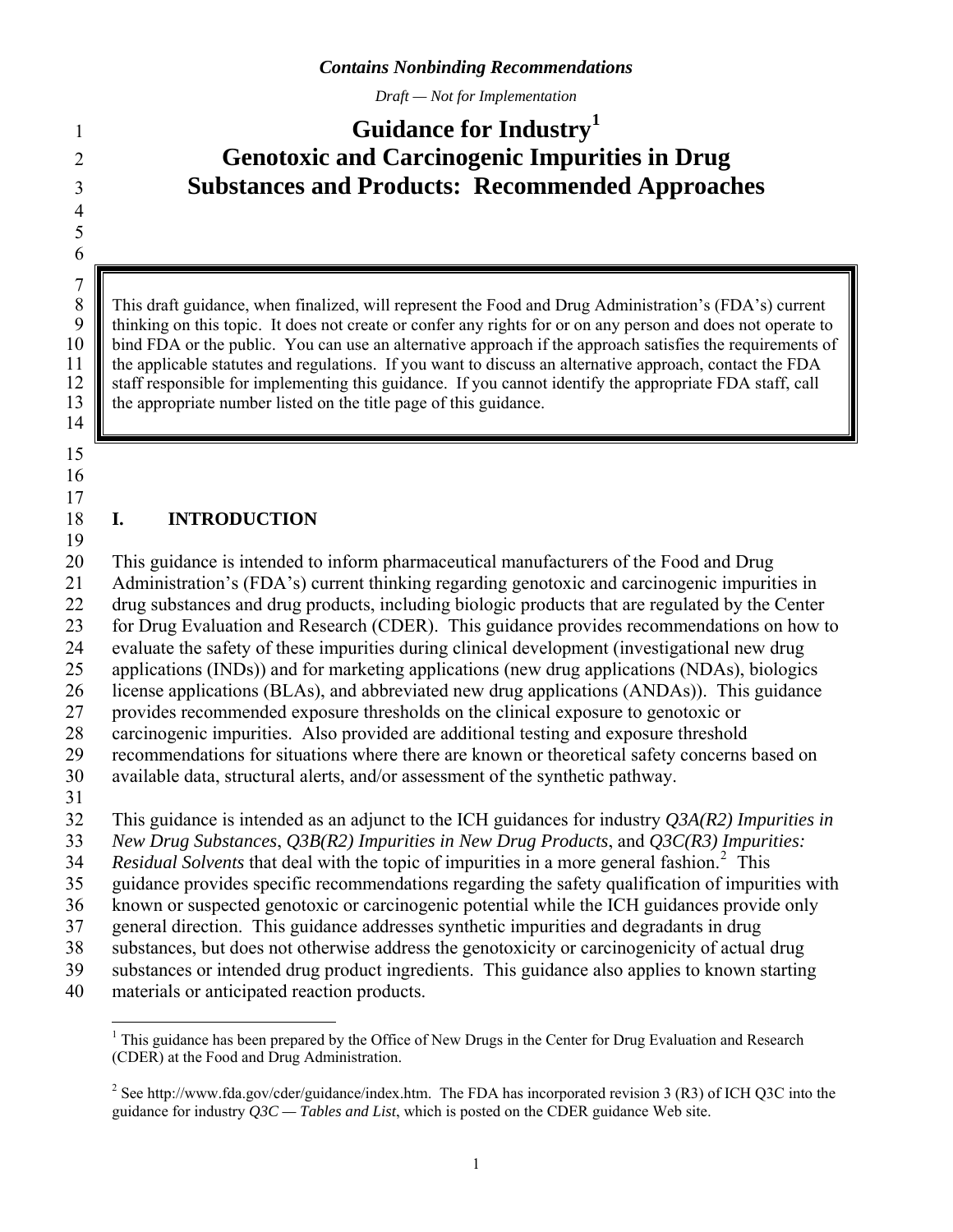*Draft — Not for Implementation* 

<span id="page-4-0"></span>41 42 43 44 45 46 47 48 49 50 51 52 53 54 55 56 57 58 59 60 61 62 63 64 65 66 67 68 69 70 71 72 73 74 75 76 77 This guidance describes a variety of ways to characterize and reduce the potential lifetime cancer risk associated with patient exposure to genotoxic and carcinogenic impurities both during clinical development and after approval. These approaches include: • Changing the synthetic and/or purification routes to minimize the formation and/or maximize the removal of the relevant impurity. • Allowing a maximum daily exposure target of 1.5 μg per day for the relevant impurity as a general target for marketed products, though higher levels may be acceptable during clinical development. Certain impurities with structural alerts suggesting particularly high genotoxic and carcinogenic potential would not be appropriate for this general threshold approach and would need to be evaluated on a case-by-case basis. • Further characterizing the genotoxic and carcinogenic risk via mechanism of action or weight-of-evidence approaches, or through additional studies to better support appropriate impurity specifications. This guidance also applies to drug products approved before the issuance of this guidance, but only in the presence of a specific safety signal that suggests the potential for an increased carcinogenic risk associated with the presence of an impurity or degradant, or with regard to a supplemental application for a previously approved drug product that proposes a significant change in the drug product's approved labeling that suggests the potential for an increased carcinogenic risk associated with the presence of an impurity or degradant (e.g., new indication, new dosage regimen, longer duration of use). Applicants also should take these recommendations into consideration when preparing supplemental manufacturing submissions to NDAs, BLAs, and ANDAs, such as submissions proposing new formulations or new synthetic routes. Although this guidance applies to impurities present in biologic products regulated by CDER, it is noted that, in most cases, the genotoxicity assays conducted for small molecule pharmaceuticals are not applicable to biopharmaceuticals. Likewise, the standard assessment of the genotoxic potential of impurities in biopharmaceuticals may not be appropriate in many cases since they may include residual host cell proteins and nucleic material, fermentation components, and bacterial and viral components and do not include organic chemicals typically found in small molecule manufacturing. FDA's guidance documents, including this guidance, do not establish legally enforceable responsibilities. Instead, guidances describe the Agency's current thinking on a topic and should

78 79 be viewed only as recommendations, unless specific regulatory or statutory requirements are cited. The use of the word *should* in Agency guidances means that something is suggested or

- 80 recommended, but not required.
- 81 82

#### 83 **II. BACKGROUND**

84

85 86 Compounds that have been demonstrated to induce genetic mutations, chromosomal breaks, and/or chromosomal rearrangements are considered genotoxic and have the potential to cause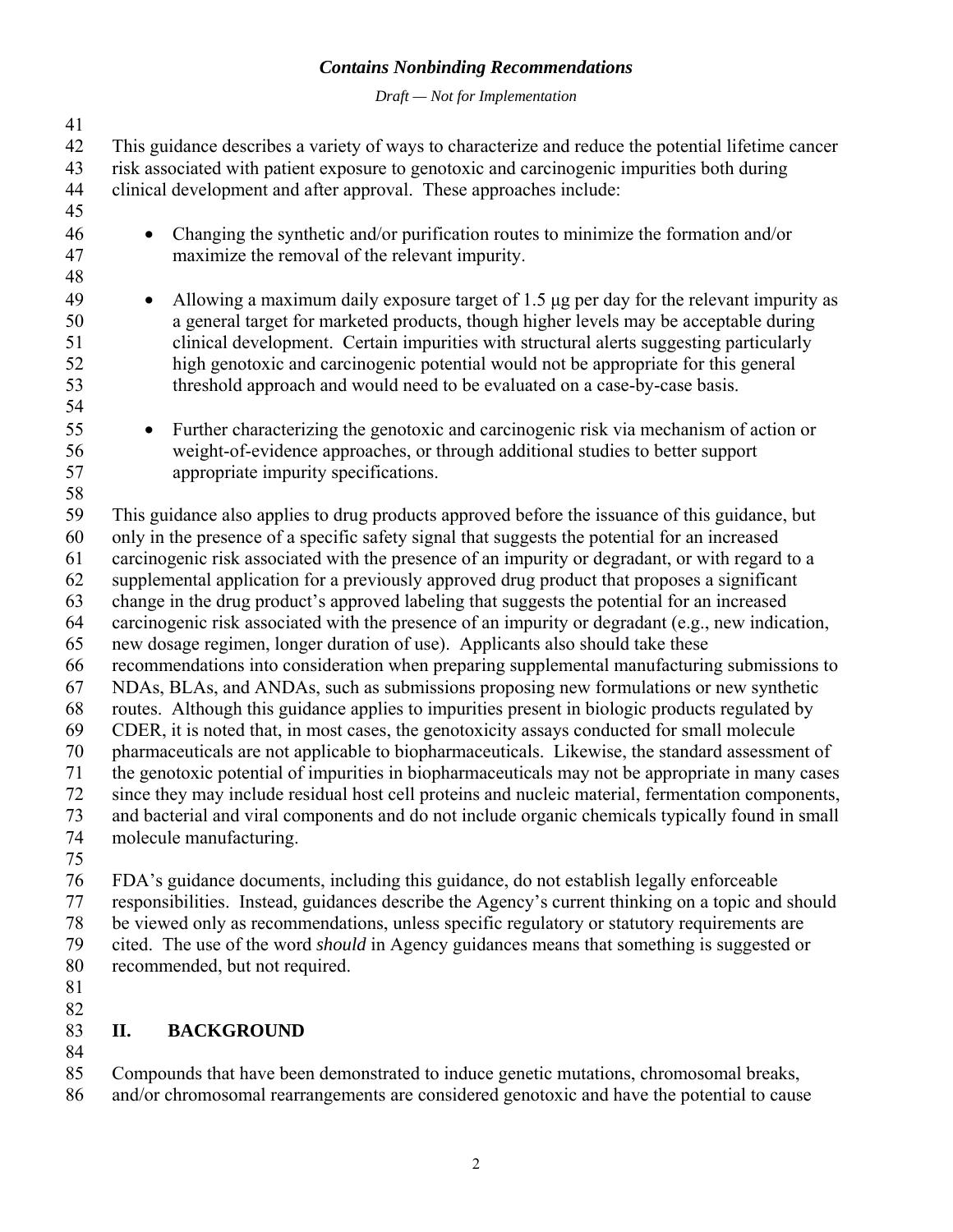*Draft — Not for Implementation* 

<span id="page-5-0"></span>cancer in humans. Exposures to even low levels of these impurities may be of significant concern. Therefore, the identification limits provided in ICH Q3A(R2) and ICH Q3B(R2) may not be acceptable for genotoxic or carcinogenic impurities. For instance, under some scenarios the limits in these ICH guidances would allow a genotoxic or carcinogenic impurity to be present in a drug product at a level resulting in exposures up to  $3,000 \mu$ g per day without needing identification. Although genotoxic and carcinogenic properties can be acceptable for some active pharmaceutical ingredients (APIs) depending on clinical circumstances (e.g., cancer chemotherapies), impurities in drug substances and drug products generally do not have beneficial effects and may impose a risk without associated benefit. Therefore, manufacturers should strive to achieve the lowest levels of genotoxic or carcinogenic impurities that are technically feasible and/or levels that convey no significant cancer risk. 87 88 89 90 91 92 93 94 95 96 97 98 99 100 101 102 103 104 105 106 107 108 109 110 111 112 113 114 115 116 117 118 119 120 121 122 123 124 125 Currently available guidances that address issues related to impurities and residual solvents include ICH Q3A(R2), ICH Q3B(R2), and ICH Q3C(R3). In addition, the European Medicines Agency's (EMEA) Committee for Medicinal Products for Human Use (CHMP) published a guideline regarding limits of genotoxic impurities.<sup>[3](#page-5-1)</sup> These documents are discussed below to provide a background to this guidance, but the inclusion of the EMEA guideline in this background discussion should not be interpreted as an FDA endorsement of that document. **A. ICH Guidances for Industry Relating to Drug Impurities and Residual Solvents**  ICH Q3A(R2) and ICH Q3B(R2) address the issue of impurities in drug substances and drug products, respectively. ICH Q3A(R2) addresses the identification and qualification of impurities in drug substances approved after the issuance of the guidance, and ICH Q3B(R2) addresses only those impurities in drug products approved after the issuance of the guidance that are classified as degradation products of the drug substance or reaction products of the drug substance with an excipient and/or immediate container closure system. These guidances define an impurity as any component of the drug substance or drug product other than the chemical entity that makes up the drug substance or an excipient in the drug product. Depending on the quantity of drug substance or drug product to which a patient is exposed, these guidances recommend thresholds for the identification, reporting, and qualification of impurities. *Qualification*, as defined by the two guidances, is the process of acquiring and evaluating data that establishes the biological safety of an individual impurity (or degradation product) or a given impurity (or degradation) profile at the level(s) specified.<sup>[4](#page-5-2)</sup> Higher or lower thresholds for qualification can be considered appropriate based on scientific rationale and level of concern.<sup>[5](#page-5-3)</sup> These guidances recommend when, after consideration of factors such as the patient population and duration of use, qualification studies of an impurity are appropriate. Part of the battery of

<span id="page-5-1"></span>126 tests used to qualify an impurity could include assays to determine whether the impurity is

<sup>&</sup>lt;sup>3</sup> Guideline on the Limits of Genotoxic Impurities (EMEA guideline), June 2006 (http://www.emea.europa.eu).

<span id="page-5-2"></span> $4^4$  See the Glossary sections in ICH Q3A(R2) and ICH Q3B(R2).

<span id="page-5-3"></span> $<sup>5</sup>$  See ICH Q3A(R2), section VII, and ICH Q3B(R2), section VI.</sup>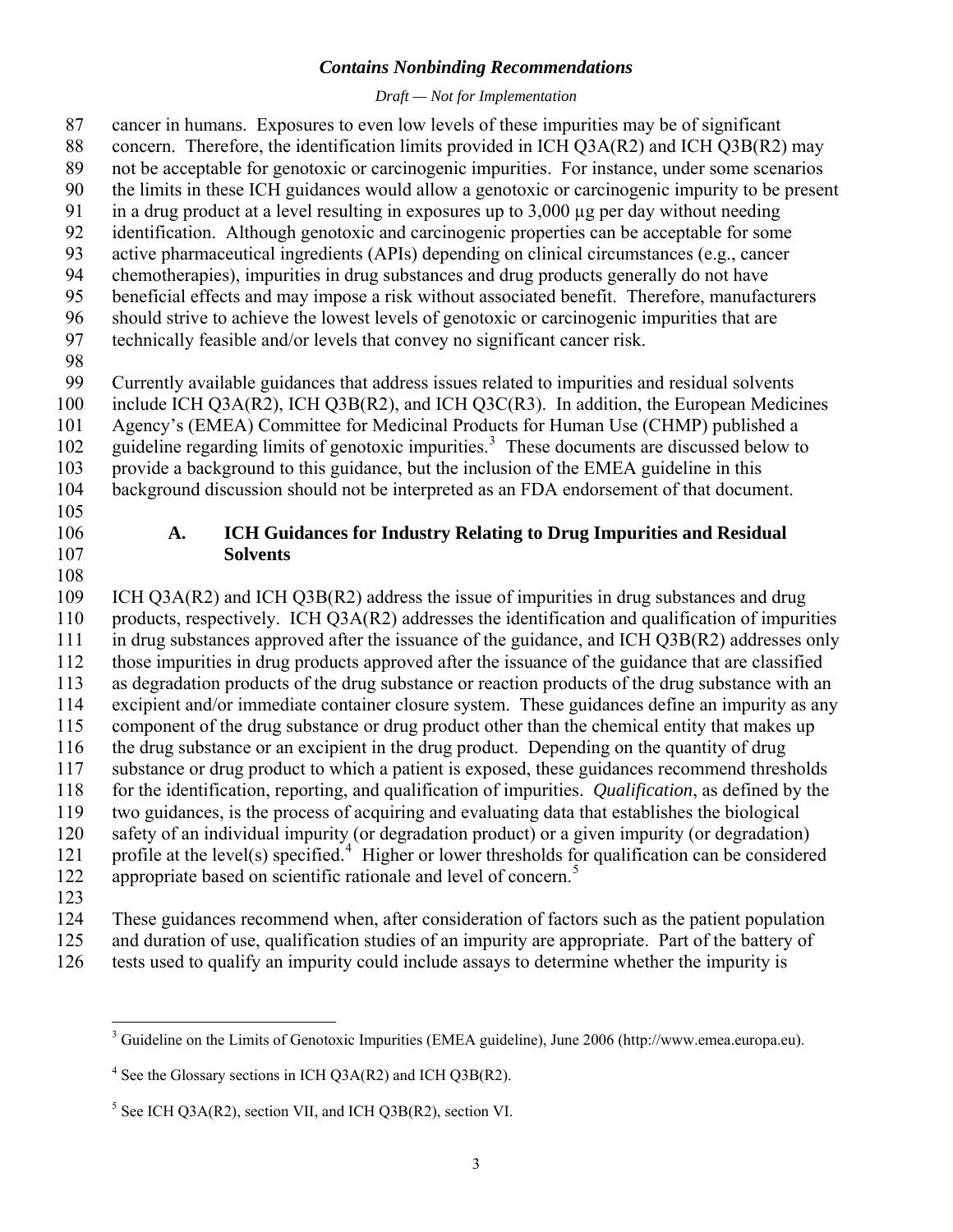## *Draft — Not for Implementation*

<span id="page-6-0"></span>genotoxic.<sup>[6](#page-6-1)</sup> These guidances also recommend that, when considered appropriate, assays to 127

assess genotoxic potential include the "minimum screen" of in vitro assays: a gene mutation 128

- assay and a chromosomal aberration assay.<sup>[7](#page-6-2)</sup> ICH Q3A(R2) indicates that "such studies can be 129
- 130 conducted on the new drug substance containing the impurities to be controlled, although studies
- 131 132 using isolated impurities can sometimes be appropriate.<sup>5[8](#page-6-3)</sup> A similar recommendation is included in ICH Q3B(R2).
- 133

134 It should be noted, however, that allowing genotoxicity assessment of the impurity as it is

135 present with the drug substance, rather than in isolation, renders the genotoxicity assessments

136 much less sensitive. For example, the potent mutagens that are typically used as positive

137 controls in the bacterial mutation assay, such as 9-aminoanthracene and methyl

- 138 methanesulfonate, when present with a noncytotoxic drug substance at the minimal level for
- 139 qualification, would not be detected by these genotoxicity assays because the maximum
- 140 concentration of the impurity at the limit concentration of the drug substance would not be

141 sufficient to produce a genotoxic response in the assays. If the drug substance is cytotoxic, this

142 approach of assessing the impurity as it is present with the drug substance would be even more

143 insensitive, since the drug's toxicity would further limit the level at which the impurity could be

- 144 tested.
- 145

146 Although the ICH guidances provide some recommendations on the types of tests that should be

147 conducted, the guidances do not provide specific recommendations on how to proceed if one or

148 both of the genetic toxicology tests are positive; they simply state that additional testing, removal

- 149 of the impurity, or lowering the level of the impurity should be considered.
- 150

151 ICH Q3C(R3) recommends acceptable concentration limits or permissible daily exposures for

152 various classes of solvents, which are one type of impurity. The guidance does not, however,

153 154 include a recommendation on limiting exposure based upon concerns for genotoxic potential.

155 The guidance recommends only that mathematical models be used for setting exposure limits in cases where reliable carcinogenicity data are available.

156

157 158 The ICH guidances on impurities and residual solvents do not apply to drug substances or drug products used during the clinical research stages of development.

- 159
- 160 161

# **B. EMEA Proposed Guideline on Limits of Genotoxic Impurities**

162 163 In June 2006, the EMEA's CHMP published a guideline on the limits of genotoxic impurities in support of a marketing application.<sup>[9](#page-6-4)</sup> A subsequent CHMP safety working party published a

<span id="page-6-2"></span>7 Ibid.

<span id="page-6-1"></span><sup>&</sup>lt;sup>6</sup> See ICH Q3A(R2), section VII and Attachment 3, and ICH Q3B(R2), section VI and Attachment 3.

<span id="page-6-3"></span><sup>&</sup>lt;sup>8</sup> See ICH Q3A(R2), section VII.

<span id="page-6-4"></span><sup>9</sup> EMEA guideline (http://www.emea.europa.eu)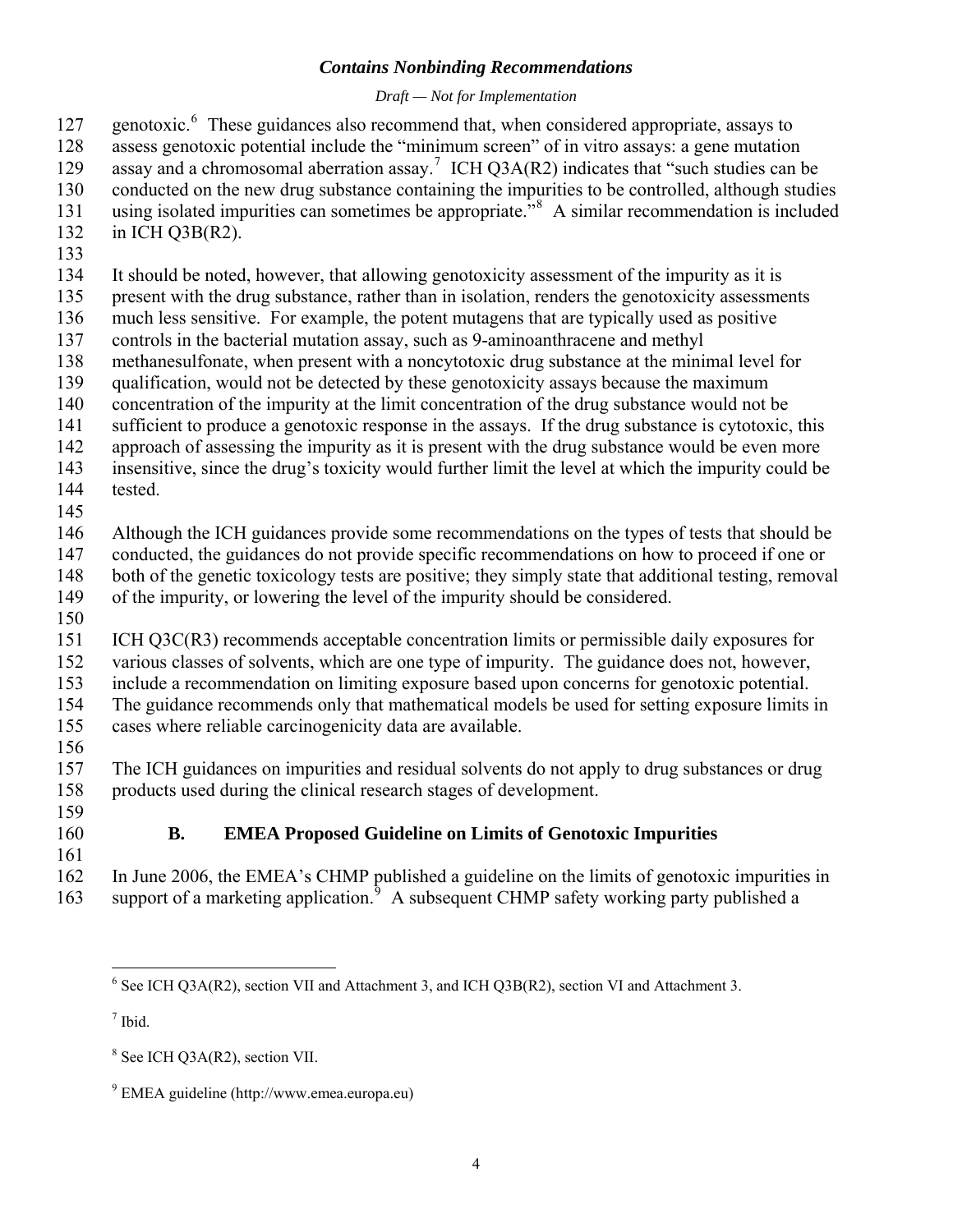## *Draft — Not for Implementation*

question and answers document to provide clarification on the  $2006$  guideline.<sup>[10](#page-7-0)</sup> This guideline recommends dichotomizing genotoxic impurities into those for which there is "sufficient (experimental) evidence for a threshold-related mechanism" and those "without sufficient (experimental) evidence for a threshold-related mechanism." The genotoxic impurities with 164 165 166 167

- sufficient evidence for a threshold-related mechanism would be addressed using methods 168
- outlined in ICH Q3C(R3) for Class 2 solvents. This approach calculates a "permitted daily exposure," which is derived using the "no observed effect level" or, alternatively, the "lowest 169 170
- observed effect level" from the most relevant animal study and incorporating a variety of 171
- uncertainty factors. Examples of genotoxic compounds that might fall into this category include 172
- compounds that induce aneuploidy by interfering with the mitotic spindle, compounds that 173
- interfere with the activity of topoisomerase, and/or compounds that inhibit DNA synthesis. 174
- 175
- 176 For genotoxic impurities without sufficient evidence for a threshold-related mechanism, the
- 177 guideline proposes a policy of controlling levels to "as low as reasonably practicable" (called the
- 178 *ALARP principle*). The ALARP approach specifies that every effort should be made to prevent
- 179 the formation of such impurities during drug substance synthesis and, if that is not possible,
- 180 technical effort should be made post-synthesis to reduce impurities (e.g., purification steps).
- 181 Compounds that fall into this category are those that interact with DNA either directly or
- 182 indirectly, such as alkylating agents, intercalating agents, or agents that can generate free
- 183 radicals. Since any exposure to these agents can convey some level of carcinogenic risk, and
- 184 since complete elimination of genotoxic impurities from drug substances is often unachievable,
- 185 the presence of a concerning impurity requires the implementation of a concept of an acceptable
- 186 risk level. Methods for the derivation of acceptable risk levels are discussed in ICH Q3C(R3),
- 187 Appendix 3, in reference to Class 1 carcinogenic solvents.
- 188
- 189 Although the approach described above is acceptable, in most instances mechanistic data
- 190 sufficient to allow for an assessment of whether there is a threshold mechanism are lacking.
- 191 192 193 Furthermore, it is relatively uncommon for there to be sufficient data to allow for a quantitative risk assessment. The EMEA guideline recognizes these limitations and, therefore, proposes the use of a "threshold of toxicological concern" (TTC) for genotoxic impurities. The TTC refers to
- 194 a threshold exposure level to compounds that does not pose a significant risk for carcinogenicity
- 195 or other toxic effects. The EMEA guideline recommends a TTC of 1.5 μg per day for all but a
- 196 highly potent subset of compounds. This threshold corresponds to an incremental  $10^{-5}$  lifetime
- 197 risk of cancer, a risk level that the EMEA considers justified because of the benefits derived
- 198 from pharmaceuticals. The guideline indicates that a TTC value higher than 1.5 µg per day may
- 199 be acceptable based on a weight-of-evidence approach to the profile of genotoxicity results, in
- 200 situations where the anticipated human exposure will be short-term, for the treatment of life-
- 201 threatening conditions, when life expectancy is less than 5 years, or where the impurity is a
- 202 known substance and human exposure will be much greater from other sources. The derivation
- 203 of the TTC is discussed in more detail in section IV.B.1.
- 204
- 205 The approach taken in the EMEA guideline for setting an exposure limit for genotoxic or
- 206 carcinogenic impurities in drug products in support of a marketing application is reasonable.
- <span id="page-7-0"></span>207 However, issues regarding the presence of genotoxic or carcinogenic impurities often occur

 $\overline{a}$  $10$  Question & Answers on the CHMP Guideline on the Limits of Genotoxic Impurities, June 2008 (http://www.emea.europa.eu)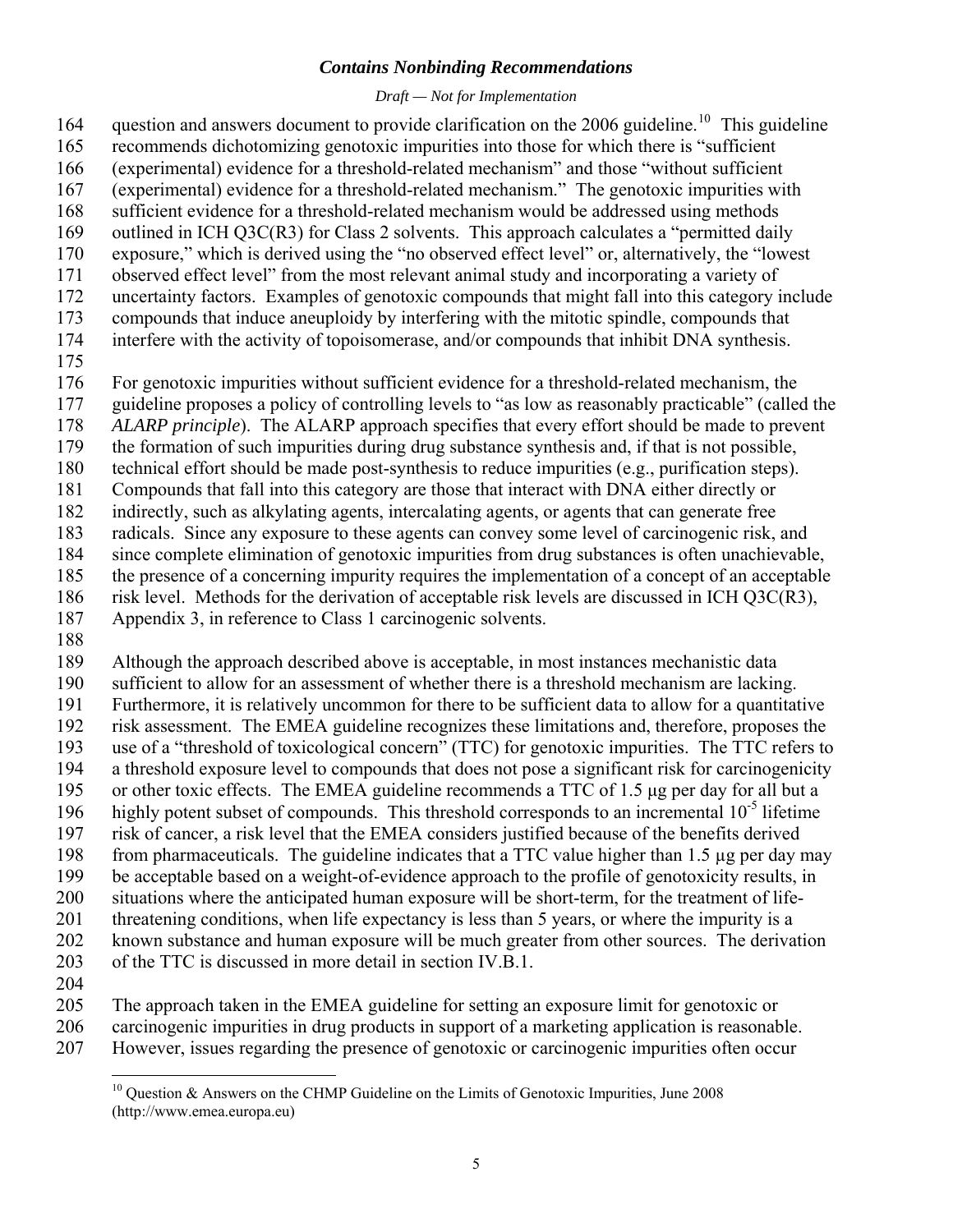*Draft — Not for Implementation* 

<span id="page-8-0"></span>208 209 210 211 212 213 214 215 216 217 218 219 220 221 222 223 224 225 226 227 228 229 during the clinical development stages. Therefore, this guidance provides recommendations for acceptable exposure thresholds during clinical development as well as for marketing applications. **III. RECOMMENDED APPROACHES FOR INITIAL ASSESSMENT OF GENOTOXIC POTENTIAL OF IMPURITIES** If adequate data characterizing genotoxic and carcinogenic potential are not already available, impurities identified in drug substances or drug products at levels exceeding the stated qualification thresholds in the relevant ICH guidances should be assessed for genotoxic potential in an initial minimal screen. Assays conducted with the impurity in isolation are recommended. However, studies with the drug substance containing, or spiked with, the impurity can be considered in cases where it can be demonstrated that synthesizing sufficient amounts of the impurity is infeasible. As mentioned, the ICH guidances on impurities do not apply to drug substances or drug products for use in clinical trials. However, in cases where the presence of an impurity with genotoxic or carcinogenic potential is identified or where such an impurity may be expected based on the synthetic pathway, steps should be taken during the clinical development stage to address safety concerns associated with these impurities.

230 231 232 233 234 235 236 237 238 239 240 241 If an impurity that is present at levels below the ICH qualification thresholds is identified, the impurity should be evaluated for genotoxicity and carcinogenicity based on structural activity relationship (SAR) assessments (i.e., whether there is a *structural alert*). This evaluation can be conducted via a review of the available literature or through a computational toxicology assessment; commonly used software includes MDL-QSAR, MC4PC, and Derek for Windows. The conduct of an in vitro mutation assay (i.e., bacterial reverse mutation assay) generally would be an acceptable initial screen for impurities with an identified alert, since positive signals in computational toxicology programs are often derived from the results of bacterial mutation assays and mutagenic carcinogens are considered to operate through nonthreshold-related mechanisms. An assessment in a mammalian cell assay may be needed for impurities with specific structural groups, such as carbamates, that are not well characterized in bacterial assays, or for compounds that are toxic to *E. coli* and *Salmonella*, such as antibiotics.

242

243 If the initial evaluation of the genotoxic potential of an impurity is negative, no further

244 genotoxicity studies are recommended and the impurity should be considered to be adequately

245 246 qualified regarding its genotoxic potential. It should be noted that in cases where it is necessary from a feasibility standpoint to conduct the assays with the drug substance containing, or spiked

247 with, the impurity, the proposed acceptance criterion should be commensurate with the level of

248 249 impurity observed in clinical, stability, and/or production batches, taking into consideration the

250 manufacturing and analytical variability. This acceptance criterion should not exceed the level present in the drug batch used in the genotoxicity assay and should be supported by the relevant

251 qualification thresholds discussed in the ICH guidances or supporting general toxicity

252 information.

253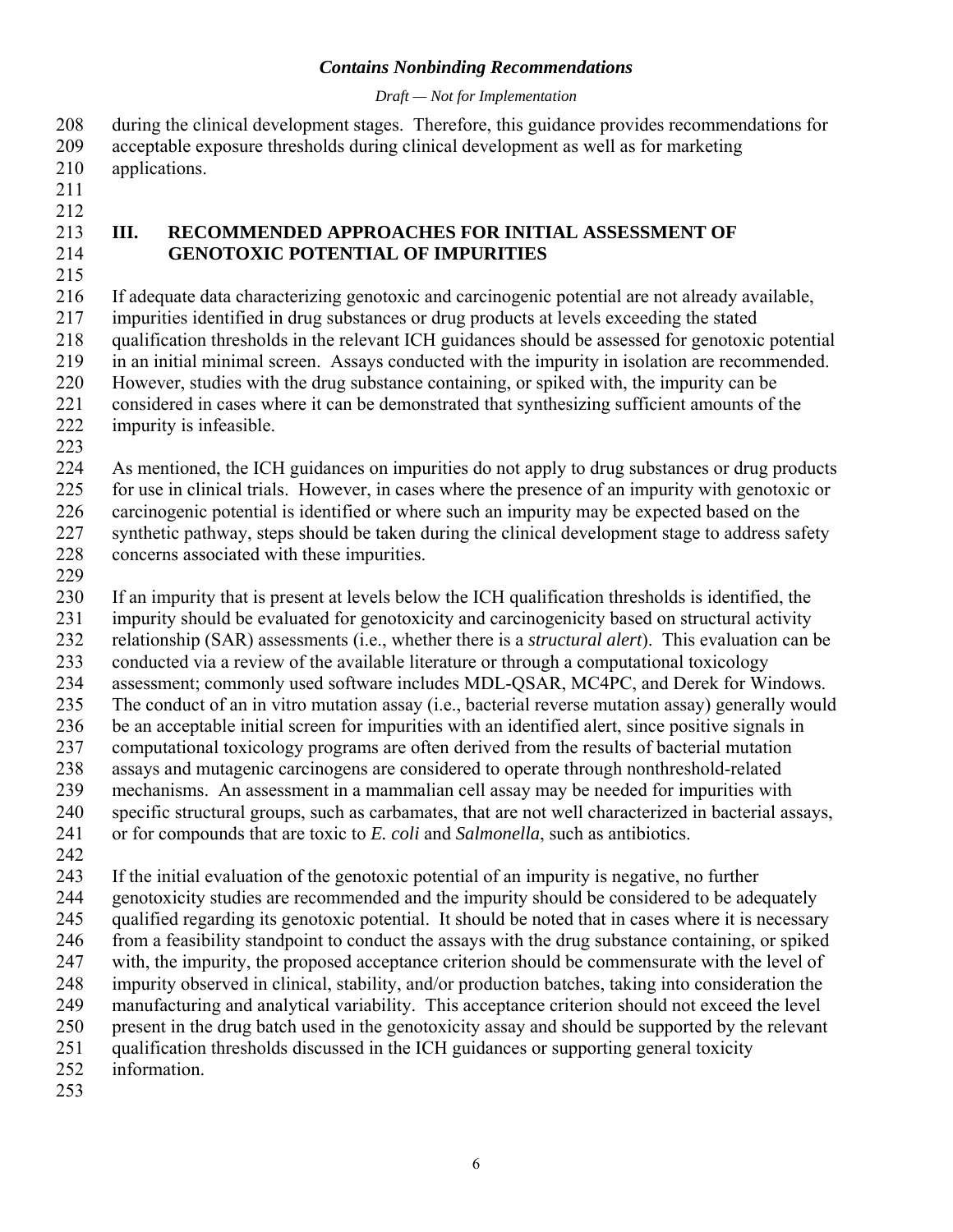## *Draft — Not for Implementation*

<span id="page-9-0"></span>In some cases, the structure of an impurity leading to the structural alert is shared with the API. 254

The genotoxic potential of such an impurity can be evaluated through the standard testing of the 255

API if the chemical environment for the alerting structure of the compounds is deemed 256

comparable for the reactivity potential. 257

258 259

260 261 262

# **IV. RECOMMENDED APPROACHES FOR HANDLING GENOTOXIC AND CARCINOGENIC IMPURITIES**

263 264 265 266 267 Positive results in one or more genotoxicity assays or other information indicating a carcinogenic potential, such as positive data from a carcinogenicity study with the impurity, should be addressed further. Recommended approaches for handling genotoxic or carcinogenic impurities are described in this section and are summarized in Table 2 at the end of section IV.C. A decision tree is also included in Appendix A.

- 268
- 269

# **A. Prevention of Genotoxic and Carcinogenic Impurity Formation**

270 271 272 273 274 275 Since drug-related impurities presumably provide limited, if any, therapeutic benefits and because of their potential to cause cancer in humans, every feasible technical effort should be made to prevent the formation of genotoxic or carcinogenic compounds during drug substance synthesis or drug product manufacturing. However, we recognize that completely preventing the formation of or removing an impurity of concern may not be possible in many cases.

276 277 278

# **B. Reduction of Genotoxic and Carcinogenic Impurity Levels**

279 280 281 282 283 284 285 286 In lieu of completely preventing the formation of a genotoxic or carcinogenic impurity, steps to reduce the level of impurity present in the drug substance or drug product should be considered. The following sections discuss acceptable thresholds to support safety during clinical development and for a marketing application. Analytical methodologies should be used that can adequately identify impurities of concern at levels associated with the relevant qualification thresholds. This threshold approach should be applied only in the absence of adequate qualification data (data that establish the biological safety of an impurity at the level specified) for the given impurity.

- 287
- 288 289
- *1. Acceptable Levels to Support Marketing Applications*
- 290 291 292 293 294 295 296 297 In general, an exposure level of 1.5 µg per person per day for each impurity can be considered an acceptable qualification threshold for supporting a marketing application. Any impurity found at a level below this threshold generally should not need further safety qualification for genotoxicity and carcinogenicity concerns. The threshold is an estimate of daily exposure expected to result in an upper bound lifetime risk of cancer of less than  $10^{-6}$  (one in a million), a risk level that is thought to pose negligible safety concerns. The threshold was based on an analysis of the carcinogenic potencies of 477 chemicals and was derived from the probability distribution of carcinogenic potencies of those compounds.<sup>[11](#page-9-1)</sup> Subsequent analyses of an

<span id="page-9-1"></span> $\overline{a}$ <sup>11</sup> Fiori, JM and RD Meyerhoff, 2002, Extending the Threshold of Regulation Concept: De Minimis Limits for Carcinogens and Mutagens, Reg Toxicol Pharmacol, 35, 209-216.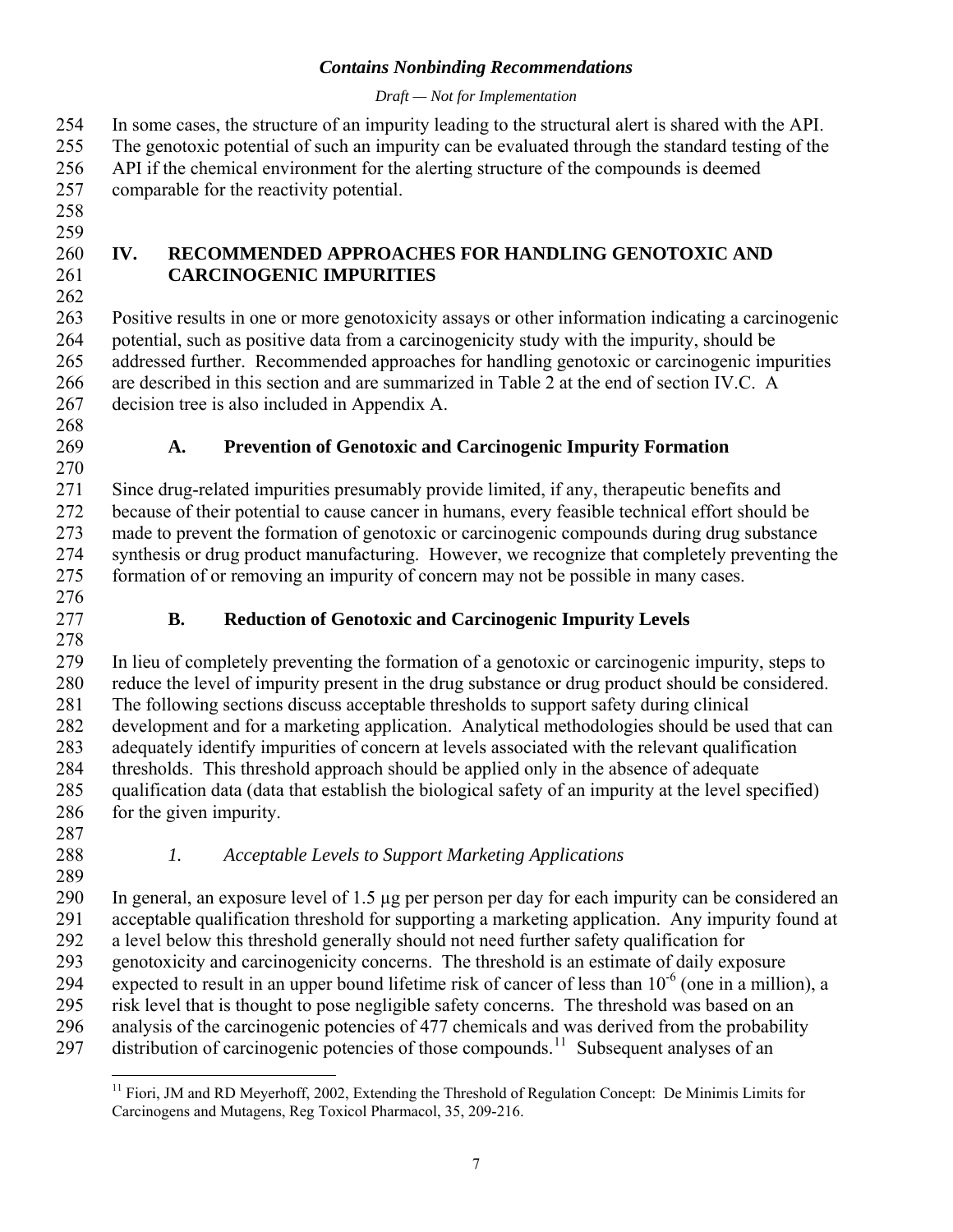#### *Draft — Not for Implementation*

expanded carcinogenic potency database of more than 700 carcinogens further confirmed the threshold.<sup>[12](#page-10-0)</sup> An additional analysis of subsets of highly potent carcinogens suggested that a 298 299 300 301 302 303 304 threshold of 0.15 µg per day, corresponding to a  $10^{-6}$  lifetime risk of cancer, may be more appropriate for chemicals with structural alerts for potential genotoxicity.[13](#page-10-1) However, there are some compounds containing certain structural groups (aflatoxin-like-, N-nitroso-, and azoxystructures) that have extremely high carcinogenic potency and are excluded from the threshold approach.

305

306 Federal regulatory agencies in the United States, such as the Environmental Protection Agency

307 (EPA) (in the context of ambient water quality criteria), typically use a  $10^{-6}$  lifetime risk of

308 309 cancer to determine *negligible* risk from chemical exposures.<sup>[14](#page-10-2)</sup> This approach supports an acceptable threshold level for genotoxic or carcinogenic impurities of 0.15 µg per day.

310 However, other regulatory bodies have proposed a  $10^{-5}$  level as an acceptable cancer risk.<sup>[15](#page-10-3),[16](#page-10-4)</sup>

311 Given that there is an overriding expected benefit of an approved drug product, a daily exposure

312 level of 1.5 μg per day, associated with a  $10^{-5}$  lifetime risk of cancer, can be acceptable for most

313 genotoxic or carcinogenic impurities for a marketing application. This level of exposure is

314 expected to produce a negligible increase in carcinogenic risk based on the existing background

315 rate of human cancer and the conservative nature of cancer risk assessments. Additionally, this

316 threshold is considered to be low enough to ensure that the presence of a compound with an

317 uncharacterized genotoxic or carcinogenic potential would not significantly alter the risk-benefit

- 318 ratio of a drug product, even if the impurity is later shown to be a carcinogen.
- 319

320 The database from which the exposure threshold for genotoxic or carcinogenic impurities is

321 derived includes studies that primarily use oral administration, though a smaller number use the

322 inhalation route. Although the recommended threshold approach applies to all drug products

323 regardless of the intended route of administration, the qualification threshold of 1.5 µg per day

324 may not be appropriate for some routes (e.g., dermal, ophthalmic) because of the lack of a

325 relevant database from which an exposure threshold can be derived. Applicants should contact

326 specific drug review divisions regarding acceptable approaches in these cases.

327

328 As part of this threshold approach, applicants can conduct and provide to the FDA an SAR

329 assessment to identify structural similarities to known carcinogens. In cases where significant

<span id="page-10-1"></span><span id="page-10-0"></span>330 structural similarities to a known carcinogen are identified, an estimate of the potential human

<span id="page-10-3"></span><sup>15</sup> See EMEA guideline, section 5.2.3.

 $\overline{a}$  $12$  Ibid.

<sup>&</sup>lt;sup>13</sup> Kroes, R, AG Renwick, M Cheeseman, J Kleiner, I Mangelsdorf, A Piersma, B Schilter, J Schlatter, F Schothorst, JG Vos, and G Würtzen, 2004, Structure-Based Threshold of Toxicological Concern (TTC): Guidance for Application to Substances Present at Low Levels in the Diet, Food Chem Toxicol, 42, 65-83.

<span id="page-10-2"></span><sup>&</sup>lt;sup>14</sup> U.S. Environmental Protection Agency, Office of Water and Office of Science and Technology, 2000, Methodology for Deriving Ambient Water Quality Criteria for the Protection of Human Health, document number EPA-822-B-00-004, section 1.5.3 (http://www.epa.gov/waterscience/humanhealth/method/complete.pdf).

<span id="page-10-4"></span><sup>&</sup>lt;sup>16</sup> World Health Organization Guidelines for Drinking-Water Quality, 2nd ed., Vol. 2, 1996, Health Criteria and Other Supporting Information, Geneva, World Health Organization, section 12.4.2 (http://www.who.int/water\_sanitation\_health/dwq/gdwq2v1/en/index1.html).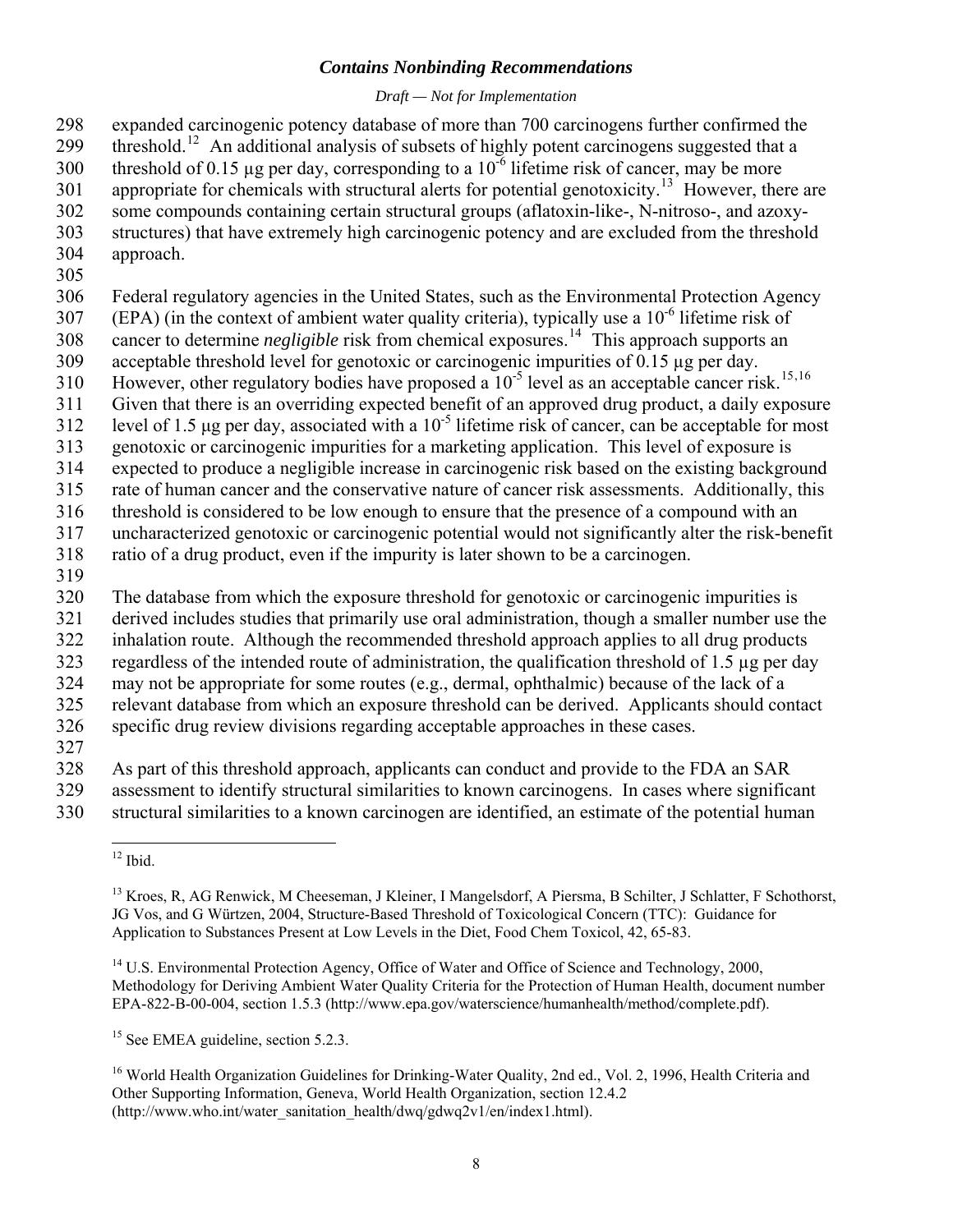#### *Draft — Not for Implementation*

cancer risk can be calculated based on the available information for the confirmed carcinogen. This assessment can result in an increase in the acceptable exposure threshold for impurities that are highly similar to carcinogens with relatively low potency, or a reduction in the limit for impurities that are highly similar to relatively potent carcinogens. 331 332 333 334

335

336 The EPA guidance *Supplemental Guidance for Assessing Susceptibility from Early-Life* 

337 338 339 340 341 342 343 344 345 346 347 348 349 350 351 352 *Exposure to Carcinogens* (EPA/630/R-03/003F) regarding cancer susceptibility in pediatric populations indicates that children exposed to mutagenic carcinogens between age 0 (birth) and 16 have an increased cancer risk over a 70-year lifetime when compared to adults.<sup>[17](#page-11-0)</sup> EPA concludes that cancer risks generally are higher from early-life exposure than from similar exposure durations later in life and recommends the application of adjustment factors to risk calculations to account for this observation. EPA recommends an adjustment factor of 10 for exposures before 2 years of age (i.e., spanning a 2-year time interval from the first day after birth up until a child's second birthday), which represents an approximation of the weighted geometric mean tumor incidence ratio from juvenile or adult exposures in repeated dosing studies. In the absence of data to calculate a specific dose-response adjustment factor for exposures between 2 and less than 16 years of age, EPA recommends an adjustment factor of 3, which represents an intermediate level of adjustment and reflects a midpoint between the 10-fold adjustment for the first two years of life and no adjustment (i.e., 1-fold) for adult exposures. However, the EPA guidance acknowledges that the resultant increases in cancer risk are relatively small for exposures that continue with fair uniformity over a lifetime. We recommend that this increase in susceptibility to carcinogens in pediatric populations be considered when determining the

- 353 acceptable impurity level for a given drug product.
- 354

355 356 357 358 359 360 361 362 363 364 365 366 The threshold approach for genotoxic or carcinogenic impurities limits the likelihood that any individual impurity in a given drug product will present more than a  $10^{-5}$  excess cancer risk, but the approach is not intended to ensure an aggregate excess cancer risk of less than  $10^{-5}$ . This means the threshold approach to individual impurities is not intended to limit the overall excess cancer risk to  $10^{-5}$  from all impurities in a single drug product or from multiple drug products concomitantly administered. As discussed above, this approach is consistent with approaches taken by various regulatory bodies such as EPA, World Health Organization, and EMEA in implementing threshold levels for carcinogenic risk when no benefit from the expected exposure is perceived. However, in cases where a class or family of structurally similar impurities is identified and is expected to have similar mechanisms resulting in their genotoxic or carcinogenic potential, the total daily exposure to the related compounds should be evaluated relative to the recommended threshold exposure.

367

368 369 370 371 372 We recognize that drug products are often indicated for short-term use. However, for most drugs, these threshold considerations still apply since a drug may be used multiple times by the same individual or may be used outside of its approved indication. A detailed rationale should be provided to the FDA to support limits higher than generally considered appropriate for a marketing application.

<span id="page-11-0"></span>373

 $\overline{a}$  $17$  See http://cfpub.epa.gov/ncea/index.cfm.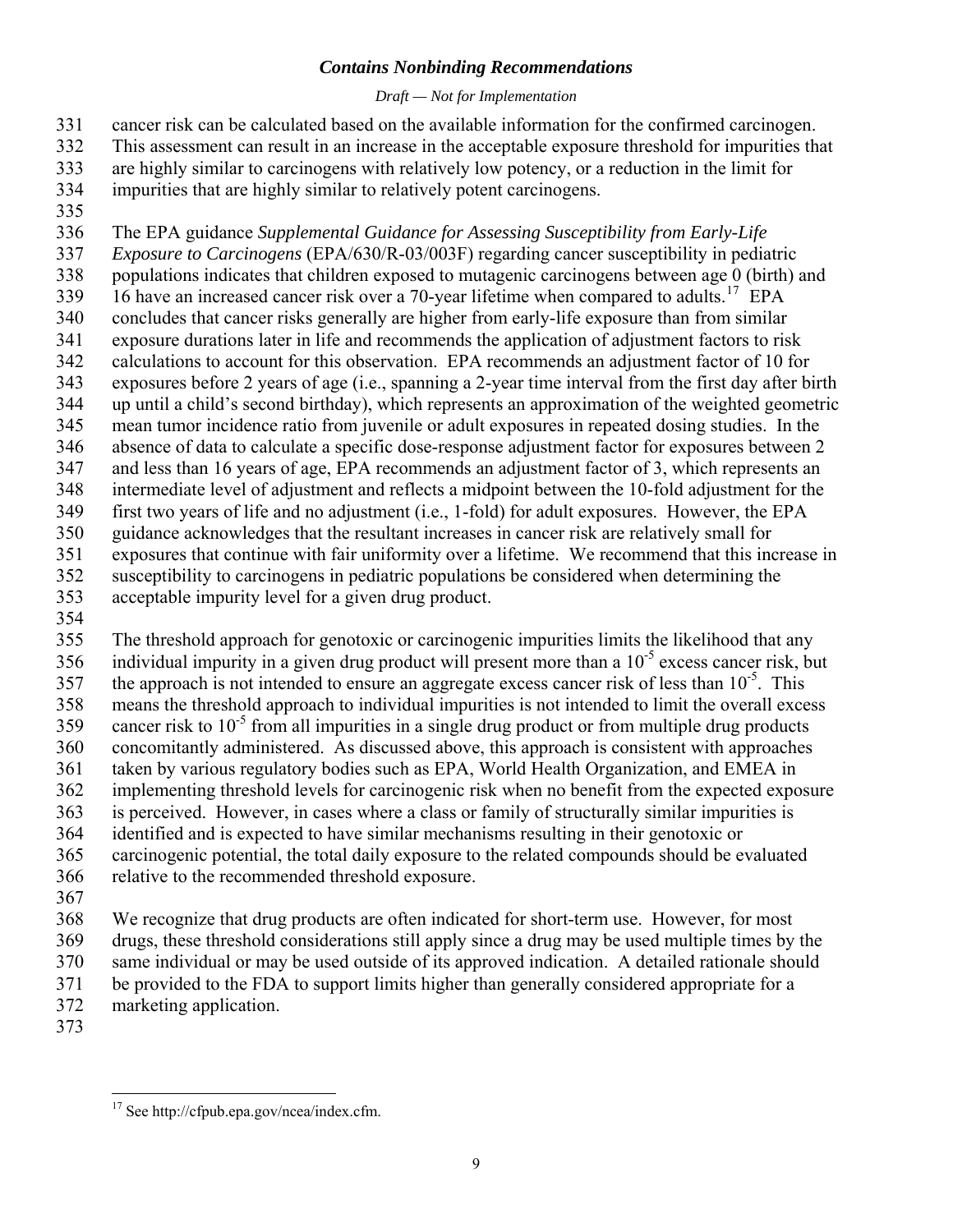*Draft — Not for Implementation* 

375

# <span id="page-12-0"></span>374 *2. Acceptable Levels during Clinical Development*

376 377 378 379 380 381 382 383 384 385 386 387 388 The previous section describes the qualification threshold for genotoxic or carcinogenic impurities in support of a marketing application. Issues related to genotoxic impurities also can arise during a drug product's clinical development period and can affect the assessment of safety for conducting the program. Some flexibility in the previously described threshold level can be applied during the investigational stages, since clinical trials vary widely in duration from shortterm (single dose to 4 weeks) to years and the qualification threshold for a marketing application is based on lifetime risk estimates. On the other hand, it should be recognized that during early clinical development, a benefit of the drug cannot be assumed. We recognize that the ability to identify and control drug-related impurities during early developmental stages is limited because of issues related to scale and maturity of production processes. Taking all these considerations into account, higher daily levels of exposure to potentially genotoxic impurities may be acceptable during the clinical development of the drug product compared to what is appropriate for a marketed drug product.

389

390 391  $392$  dose).<sup>[18](#page-12-1)</sup> Briefly, the authors state that only a limited number of animal studies have assessed the 393 394 395 396 397 398 Bos et al. reviewed the derived cancer risk from short-term, high-dose exposure to a genotoxic carcinogen relative to the same cumulative dose distributed over a lifetime (virtually safe comparative tumor incidence from short-term versus long-term exposures with similar cumulative doses. From those studies that do exist, dose rate correction factors (factors by which a specific dose of a chemical carcinogen at long-term, low-dose rates should be multiplied to derive the expected tumor incidence from short-term, high-dose rates) ranged from unity to 8.3. The authors conclude that the most pragmatic approach to calculate acceptable short-term exposures to known genotoxic carcinogens is to linearly extrapolate the short-term exposure

399 from the acceptable lifetime exposure or virtually safe dose.

400

401 402 403 404 405 406 407 408 409 410 411 412 413 414 Acceptable daily intakes of genotoxic impurities during clinical development are presented in Table 1, based on the linear extrapolation approach described by Bos et al. The impurity threshold exposures for exposure durations of up to 12 months are based on a  $10^{-6}$  cancer risk level (0.15 µg per day for a lifetime exposure), since these trials often include healthy subjects for whom there is no expected health benefit and the efficacy of the drug may still be uncertain. The values are derived from a linear extrapolation from the qualification threshold using the maximum duration of dosing for each time period specified in Table 1. In addition, these values incorporate an uncertainty factor of 2 to allow for deviations from the linear extrapolation model. For trials greater than 1-year duration, the threshold value is identical to the threshold for a marketing application and is based on a  $10^{-5}$  cancer risk level (1.5 µg per day derived from lifetime exposures); subjects in these trials generally have the condition or disease being studied and are more certain to derive benefit from the treatment than subjects in early trials. When determining the acceptable impurity threshold exposure, the specifics of the patient population in the clinical trial should be evaluated.

<span id="page-12-1"></span>415

 $\overline{a}$ <sup>18</sup> Bos, PMJ, B Baars, TM Marcel, and MTM van Raaij, 2004, Risk Assessment of Peak Exposure to Genotoxic Carcinogens: A Pragmatic Approach, Toxicol Letters, 151:43-50.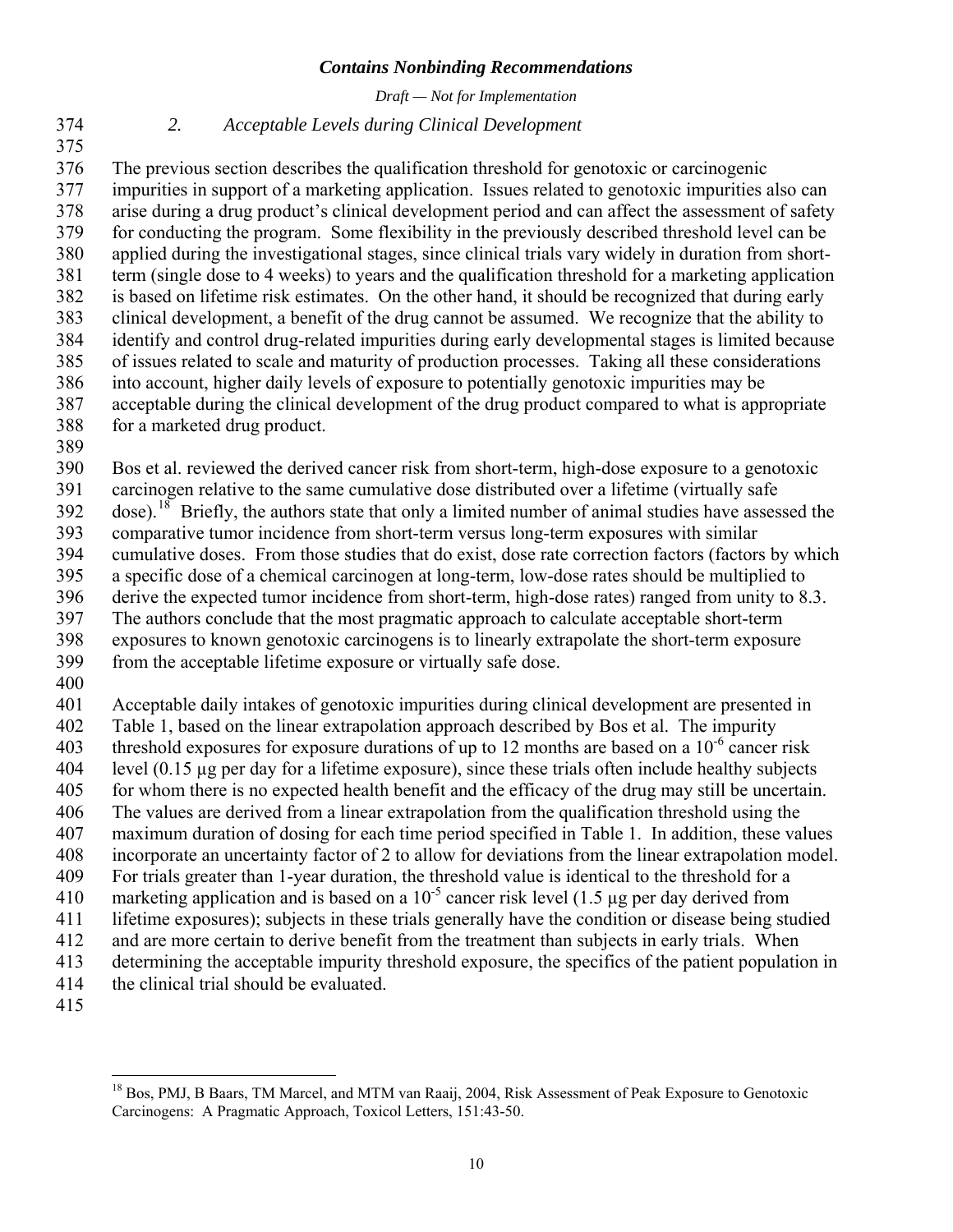*Draft — Not for Implementation* 

#### <span id="page-13-0"></span>**Table 1: Acceptable Qualification Thresholds for Genotoxic and Carcinogenic Impurities**  416 417

|                                                                        | <b>Duration of Clinical Trial Exposure</b> |                    |                            |                   |                              |           |  |
|------------------------------------------------------------------------|--------------------------------------------|--------------------|----------------------------|-------------------|------------------------------|-----------|--|
|                                                                        | $< 14 \text{ days}$                        | 14 days to<br>1 mo | 1 mo to<br>$3 \text{ mos}$ | 3 mos to<br>6 mos | 6 mos to<br>$12 \text{ mos}$ | $>12$ mos |  |
| Genotoxic and<br>carcinogenic<br>impurity threshold<br>$(\mu g / day)$ | 120                                        | 60                 | 20                         | 10                |                              | 1.5       |  |

418

419 420

# **C. Additional Characterization of Genotoxic and Carcinogenic Risk**

421 422 423 In cases where attempts to prevent the formation of an impurity of concern and/or to reduce the amount of the impurity to an acceptable level as per Table 1 are not possible, further characterization of the genotoxic and carcinogenic potential should be conducted. The guidance

424 for industry and review staff *Recommended Approaches to Integration of Genetic Toxicology* 

425 *Study Results* describes the FDA's current thinking regarding appropriate additional evaluations

426 that can be conducted.[19](#page-13-1) Briefly, these concepts include the consideration of the mechanism of

427 action, weight of evidence, or the conduct of additional supportive studies. These concepts also

- 428 can be considered relevant for genotoxic impurities.
- 429

430 In addition to the above considerations, the conduct of an SAR evaluation of an impurity may

431 provide useful information. When a significant structural similarity to a known carcinogen is

432 identified, the drug substance and drug product acceptance criteria (typically in units of parts per

433 million or percent) can be set at a level that is commensurate with the risk assessment specific to

434 that of the known compound. As noted previously, the proposed factors should be considered in

435 light of manufacturing batch data.

436

437 Table 2 summarizes the recommended approaches for characterizing the presence and addressing

438 the safety of genotoxic and carcinogenic impurities depending on the clinical development stage.

439

 $\overline{a}$ 

<span id="page-13-1"></span><sup>&</sup>lt;sup>19</sup> We update guidances periodically. To make sure you have the most recent version of a guidance, check the CDER guidance Web page at http://www.fda.gov/cder/guidance/index.htm.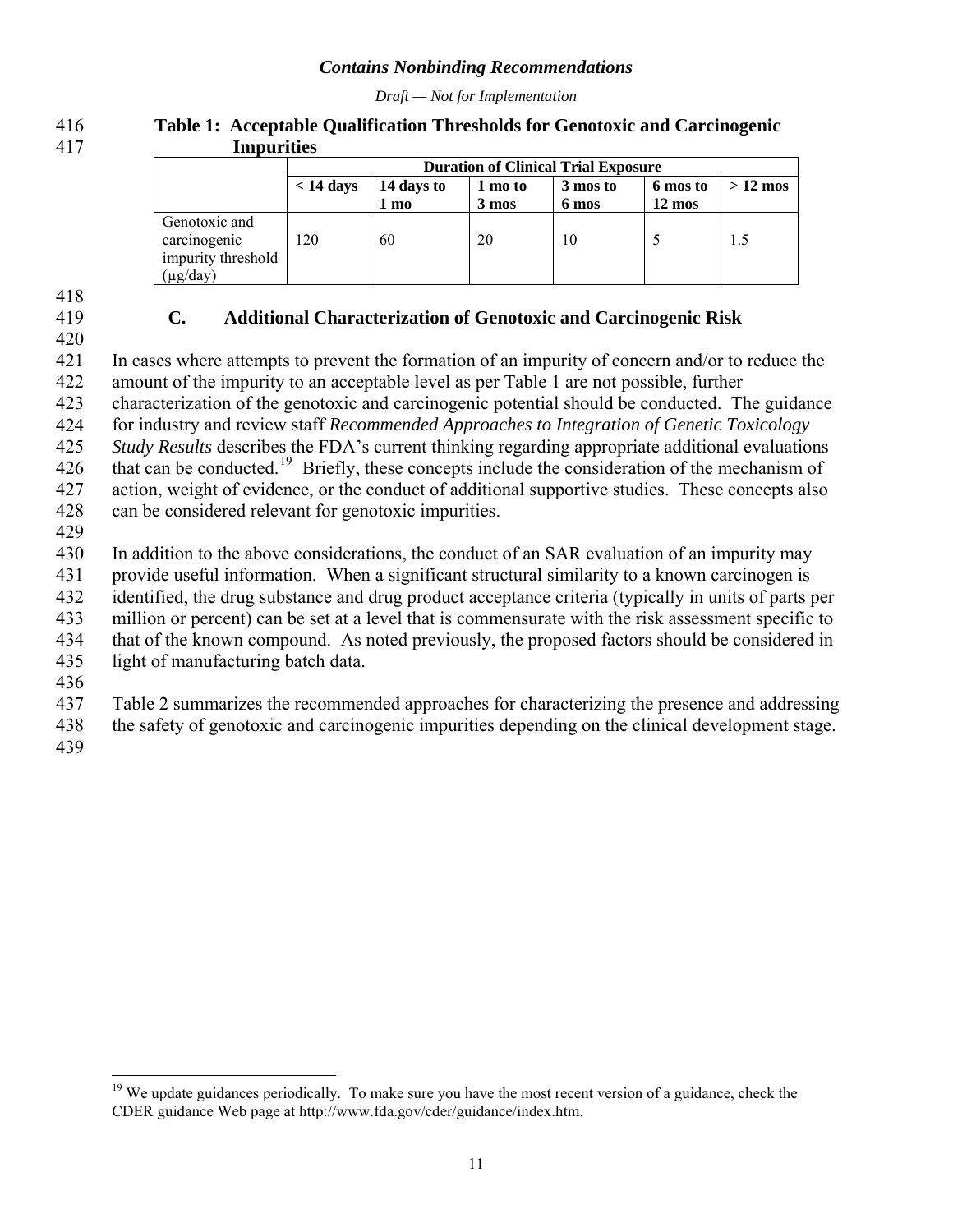*Draft — Not for Implementation* 

<span id="page-14-0"></span>

|  | 440 | Table 2: Recommended Approaches Based on Development Stage |
|--|-----|------------------------------------------------------------|
|--|-----|------------------------------------------------------------|

| <b>Clinical Development</b><br><b>Stage</b>  | <b>Recommended Approach</b>                                                                                                                                                                                                                                                                                                                                                                                                                                                                                                                                                |
|----------------------------------------------|----------------------------------------------------------------------------------------------------------------------------------------------------------------------------------------------------------------------------------------------------------------------------------------------------------------------------------------------------------------------------------------------------------------------------------------------------------------------------------------------------------------------------------------------------------------------------|
| <b>IND</b>                                   | Evaluate identified impurities for genotoxic and carcinogenic risk via<br>$\bullet$<br><b>SAR</b> assessment<br>Conduct assay for the presence of anticipated genotoxic and carcinogenic<br>$\bullet$<br>impurities<br>If impurity with genotoxic and carcinogenic potential is identified:<br>$\bullet$<br>Modify synthetic pathway to eliminate the impurity, if possible<br>OR.<br>Conduct genotoxicity assays to characterize the genotoxic potential<br>if not already known<br><b>AND/OR</b><br>Set specification to that associated with a potential daily impurity |
|                                              | exposure supported by compound-specific risk assessment or<br>relevant qualification threshold (see Table 1)                                                                                                                                                                                                                                                                                                                                                                                                                                                               |
| Marketing application<br>(NDA, BLA, or ANDA) | Evaluate identified impurities for genotoxic and carcinogenic risk via<br><b>SAR</b> assessment                                                                                                                                                                                                                                                                                                                                                                                                                                                                            |
|                                              | If impurity with genotoxic and carcinogenic potential is identified:<br>$\bullet$<br>Conduct genotoxicity assays to characterize the genotoxic potential<br>if not already known<br><b>AND/OR</b><br>Set specification to that associated with a potential daily impurity<br>exposure supported by compound-specific risk assessment or $1.5 \mu$ g<br>per day threshold                                                                                                                                                                                                   |

441 442

# **D. Considerations for Flexibility in Approach**

443

444 445 446 447 448 449 450 451 452 453 454 455 456 457 The previous sections are intended to be general recommendations to consider when developing a drug product in which a potentially genotoxic or carcinogenic impurity is identified. We recognize that these approaches may not necessarily apply to every development program, and flexibility in the application of these recommendations may be appropriate. When applying the recommendations, consideration should be given to the drug product's clinical development stage, the maximum duration of drug administration at that stage, the proposed indication (e.g., treatment of a life-threatening condition versus a less serious condition), the patient population (e.g., adults versus children), and the structural similarity of an impurity to a compound of known carcinogenic potency. In some of these cases, acceptance criteria higher than the recommended thresholds can be supported in the presence of a potential pharmacological benefit to patients. In rare cases, such as in the presence of highly potent carcinogens, decreases in the threshold also may be warranted. The appropriateness of a flexible approach should be informed by the feasibility of controlling impurity levels and the capabilities of the current process.